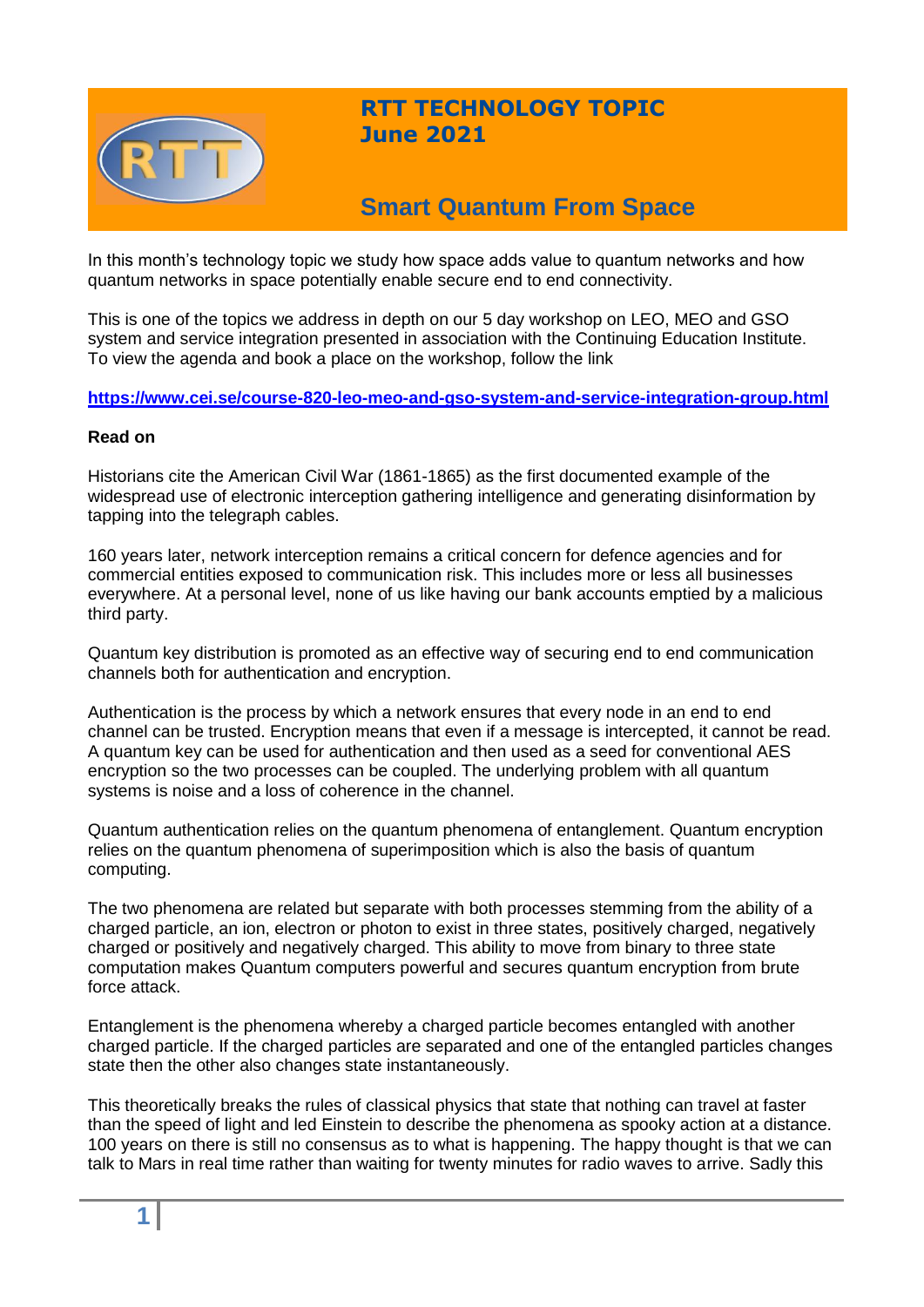is not going to be possible for the immediate future and little progress will be made until the laws of physics are rewritten and understood.

In the meantime entanglement and superimposition can be used to improve network security and the easiest starting point is optical networks using photons.

To produce an entangled photon, you take one energetic photon, and using a laser, split it into two photons with a lower charge inside a crystal of beta-barium borate. The two photons will come out naturally entangled with each other. To create an eight-photon entanglement, feed the photons through beam splitters and have them arrive at exactly the same time to produce multiple entangled pairs. Make sure you can tell which are photons are entangled and which are untangled and you have arrived at the point where you can exchange a set of quantum keys.

Photons and electrons are different. Electrons have a tiny mass and transmit energy by bumping into each other producing an energy wave moving through a medium, a copper wire for example, at the speed of light. The excitation state of an electron is an up or down vibration or both at the same time which is how a three state qubit can be matched to the electron. Electrons do move but slowly, typically at walking pace down a cable which is rather sweet.

Photons are massless and are energy particles that move at the speed of light in free space (slightly slower in fibre). They exist in three states, a state of left hand spin, a state of right hand spin or a state in which they are spinning in both states at the same time or more precisely all states at the same time. The spin state is therefore a description of the polarisation of the photon. Intriguingly the left hand and right hand spin states produce a rotational energy, a torque effect, which can be detected by a MEMS (micro electrical mechanical system) sensor. In most other respects, light waves behave in the same way as radio waves with similar filter and bandwidth ratio constraints.

The problem is that the process of entanglement between two photons splits the energy between the two entangled photons at either end of the communication channel; an 8 photon entanglement divides the energy by a factor of 8. This means that noise on the channel, which for photons includes solar noise, becomes a problem. Additionally any loss of coherence in the channel will result in detection uncertainty.

Quantum key distribution can therefore be made to work in space to set up inter satellite and inter constellation trusted nodes but is hard though not impossible to implement over uplinks and downlinks.

A QKD exchange was made over the [Micius satellite early in 2018.](https://www.aerospace-technology.com/projects/micius-quantum-communication-satellite/) Named after the Chinese philosopher Mozi, (also known as Micius 470-391BC), the satellite was placed in a sun synchronous orbit at 500 kilometres with optical uplinks from three ground stations, one in Tibet at 4000 metres, one in Beijing and one in Vienna.

The experiment created entangled pairs of photons on the ground at a rate of 4,000 per second which were then beamed to the satellite, which passed overhead every day at midnight. The other photon stayed on the ground. The experiment lasted 32 days and involved millions of photons with 911 positive results, a correlation rate that allowed the Chinese/Austrian team to claim that a Quantum Key had been distributed via satellite between ground stations over 7000 kilometres apart. The channel loss over the uplink was calculated to be between 41 and 52 dB and would have been higher if the ground stations had been at a lower altitude.

The real value of the Micius project was therefore to demonstrate that transmission and detection of photonic Qubits over an earth to space link was at least possible if not exactly easy.

Once in space, decoherence is minimal which means that setting up trusted nodes is relatively straight forward. An end to end channel would however need to get back to earth and then into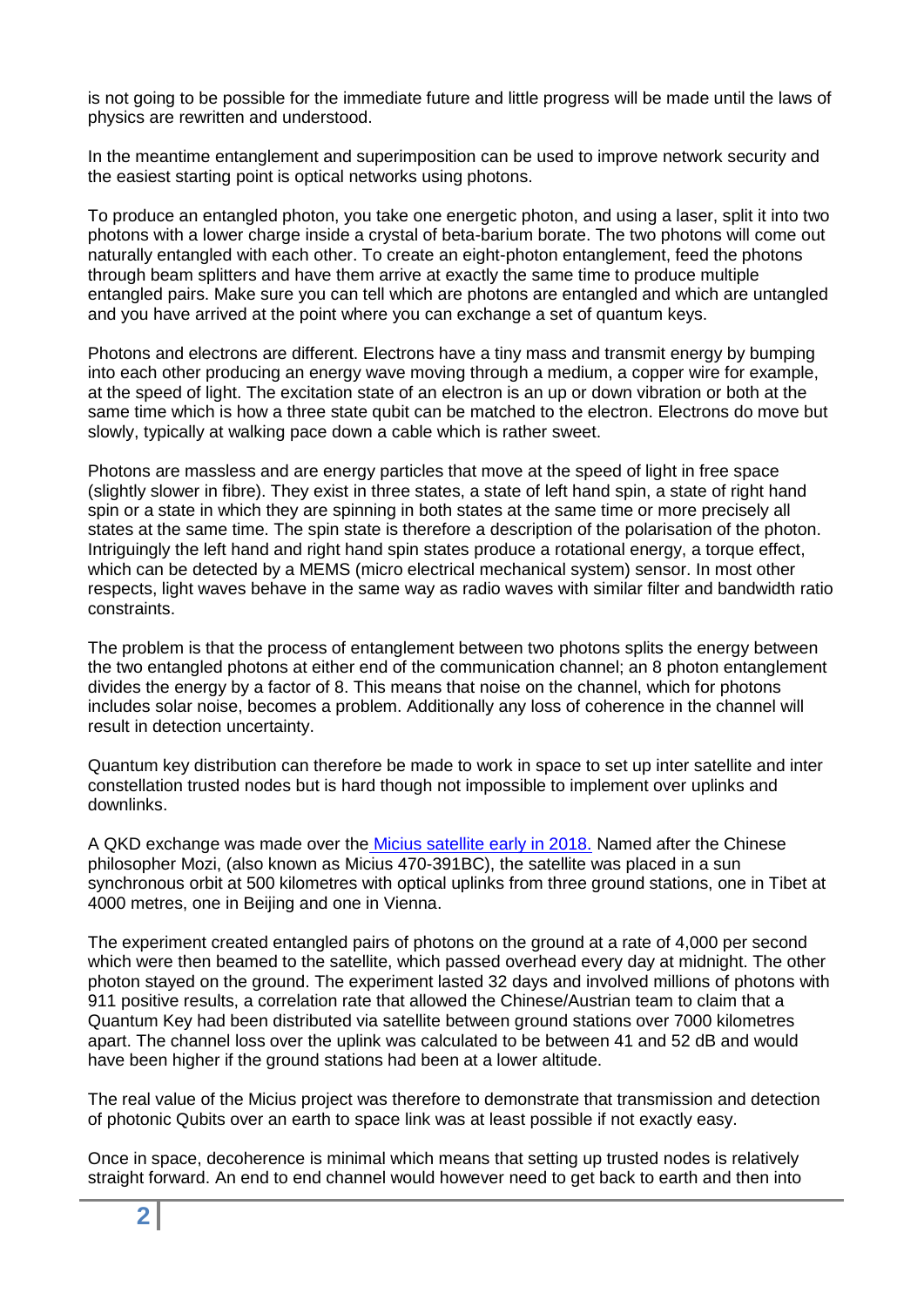terrestrial fibre with a need to achieve high precision time synchronisation and frequency locking to enable the key to be read.

Similar albeit smaller scale experiments are ongoing led by the University of Strathclyde using CubeSATS. This includes trials and test of QKD (entangled photons with a known spin condition) and a protocol known as Measurement Device Independent QKD (MDI QKD).

MDI-QKD measures the correlations in the signal between the sender and receiver rather than directly measuring the spin states of individual photons. For example in MDI-QKD, if there is an instantaneous change of phase or polarisation of the carrier at both ends of a link (or at both ends of multiple links) then is a correlation which can be registered as a+1 or-1.

QKD and/or MDI QKD can be implemented either by one satellite sending a QKD or MDI-QKD message on a dual optical downlink to two ground stations or two satellites (or more) sending the MDI-QKD or entangled (QKD) message simultaneously on a downlink to two or more ground stations. Conceptually this is similar to intensity modulation (used in LED transceivers in the 800 and 900 nanometre bands, sometimes called Off On Keying OOK) versus coherent modulation/demodulation (phase, frequency, amplitude or polarisation/spin state).

In both cases two links (and in the second case two or more links) are being used, both or all of which will suffer from noise and channel distortion. Note that downlinks are inherently better than uplinks where close to ground distortion causes pointing loss close to the transmitter. As a general rule this will mean an additional loss of between 10 and 20 dB on the uplink.

But all being well and having established the link as secure, a secure message exchange can take place either over a radio link or optical link with the option to use the QKD or MDI-QKD as the seed for the message encryption which can be done using conventional binary encoding. With QKD, any attempt to read a Qubit encoded string during transmission will destroy the information and it should be obvious that an interception attempt has been made.

However it is necessary to understand that by their very nature, quantum based authentication systems (and encryption systems) are sensitive to noise. Although space does not have material atmospheric loss or coherence loss, other effects such as radiation and solar noise and temperature cycling (typically -10 to +40 degrees every 90 minutes for LEOS) can cause hardware errors or transceiver stability issues. Optical coatings can become unstable in a vacuum and all components will have had a thorough shake down during launch.

Hardware, either the whole satellite or optical and electronic and or RF hardware inside the satellite can also be deliberately destroyed. Optical systems are vulnerable to high power lasers and electronics can be deliberately exposed to high levels of ionising radiation, the modern equivalent of the Confederates cutting through Yankee telegraph cables.

In summary, smart quantum from space will initially struggle to scale technically and commercially but the potential is huge particularly when you consider that QKD over terrestrial fibre is theoretically constrained to a few hundred kilometres and practically constrained to a few tens of kilometres whereas links spanning tens of thousands of kilometres could be deployed in space.

The need to maintain coherence over long fibre links linking multiple terrestrial telescopes is leading to improvements but terrestrial fibre remains a non-ideal medium for transferring quantum data and its associated distributed timing requirements. A loss of 3dB is potentially tolerable but would imply a repeater every 15 kilometres assuming a standard fibre loss of 0.2db/km.

At some stage in the future we may take integrated terrestrial and space Quantum Networks for granted but only as and when we have better control of noise, loss and coherence in fibre and in free space channels subject to atmospheric distortion. Once we are in space, distance becomes